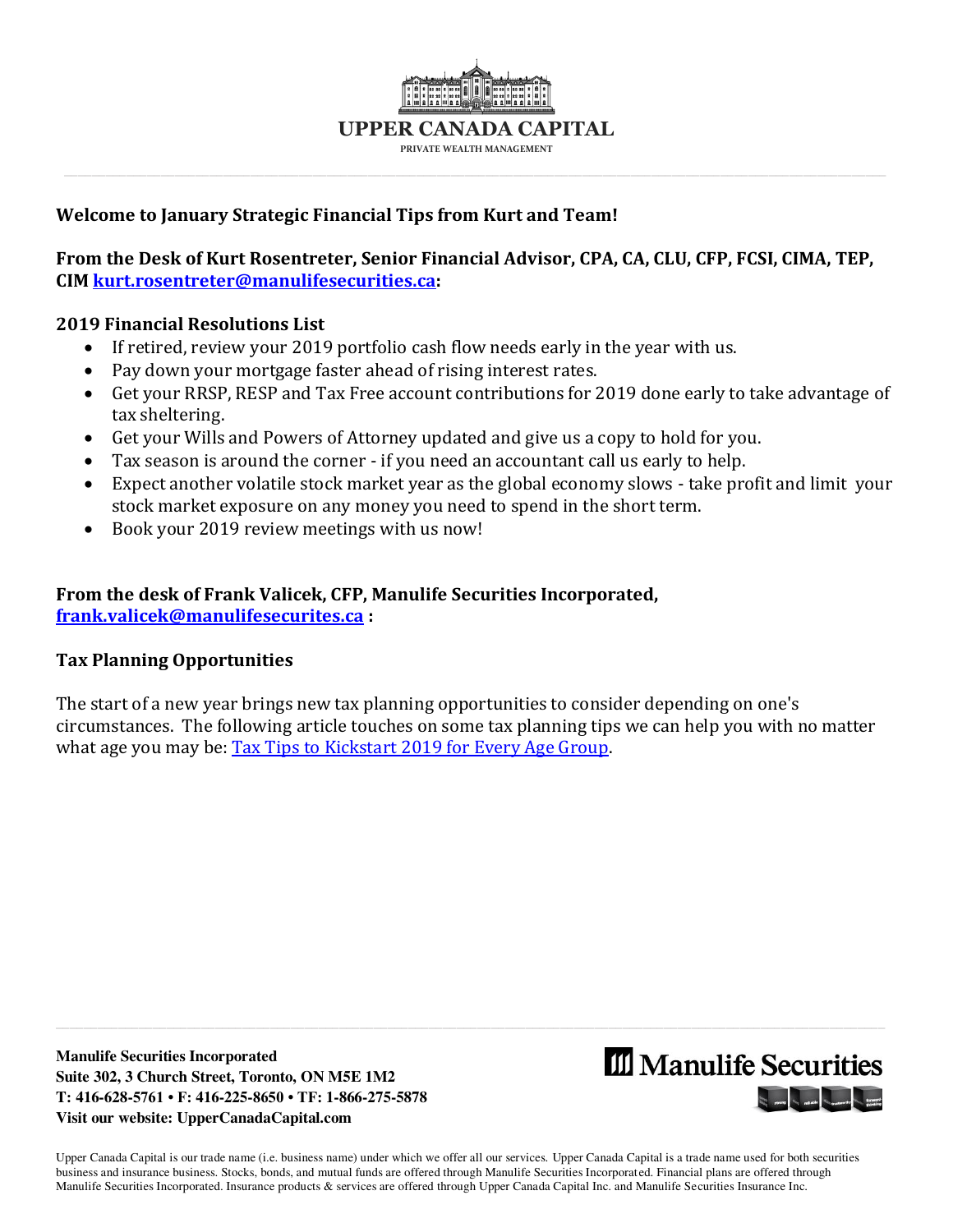

\_\_\_\_\_\_\_\_\_\_\_\_\_\_\_\_\_\_\_\_\_\_\_\_\_\_\_\_\_\_\_\_\_\_\_\_\_\_\_\_\_\_\_\_\_\_\_\_\_\_\_\_\_\_\_\_\_\_\_\_\_\_\_\_\_\_\_\_\_\_\_\_\_\_\_\_\_\_\_\_\_\_\_\_\_\_\_\_\_\_\_\_\_\_\_\_\_\_\_\_\_\_\_\_\_\_\_\_\_\_\_\_\_\_\_\_\_\_\_

## **From the desk of Jordan Campbell, CFA, Financial Advisor Associate, Manulife Securities Incorporated, [jordan.campbell@manulifesecurities.ca](mailto:jordan.campbell@manulifesecurities.ca) :**

# **Market Volatility**

When the market is volatile, it may be tempting to sell most of stock holdings and sit in safe investments like cash and GICs. However, if you have a long time horizon, it may actually be detrimental to do this. As [this article shows,](https://www.ifa.com/12steps/step4/missing_the_best_and_worst_days/) missing just the best five days for the market in a twenty year period (1998-2017) can have a drastic effect on your average annual return and your accumulation of wealth. For example, while there were many large down days in October, November and December 2018, on December 26th, 2018, [the S&P500 was up almost 5%, its biggest one day gain since March 2009.](https://www.cnn.com/2018/12/26/investing/stock-market-today/index.html) When times become volatile, our recommend is to review your long-term investment and risk objectives and only make changes as need be.

**From the desk of Mathew Cain, Financial Advisor Associate, Manulife Securities Incorporated, [mathew.cain@manulifesecurities.ca](mailto:mathew.cain@manulifesecurities.ca) :** 

#### **Reflecting on Goals**

As we enter the new year there are several items to keep in mind such as completing your TFSA, RRSP, or RESP contributions, however, one of the most important items to reflect upon is your goals. Your goals will ultimately provide the path as to how we invest, the construction of your portfolio, cash flow design, retirement planning and much more.

Generally, your goals will change over time as new life events develop. Changes could be, but are not limited to, a new addition to the family, a career change, getting an inheritance, getting married, and much more. With that said, it is important to reflect on these new goals and together, we can reflect on how these life events will change your financial plan and/or retirement portfolio.

Please contact us to discuss any changes in your life/goals as we are always happy to help, and always note that these changes typically do not need to wait until a review meeting or call with Kurt. Our team is standing by.

**Manulife Securities Incorporated Suite 302, 3 Church Street, Toronto, ON M5E 1M2 T: 416-628-5761 • F: 416-225-8650 • TF: 1-866-275-5878 Visit our website: UpperCanadaCapital.com** 

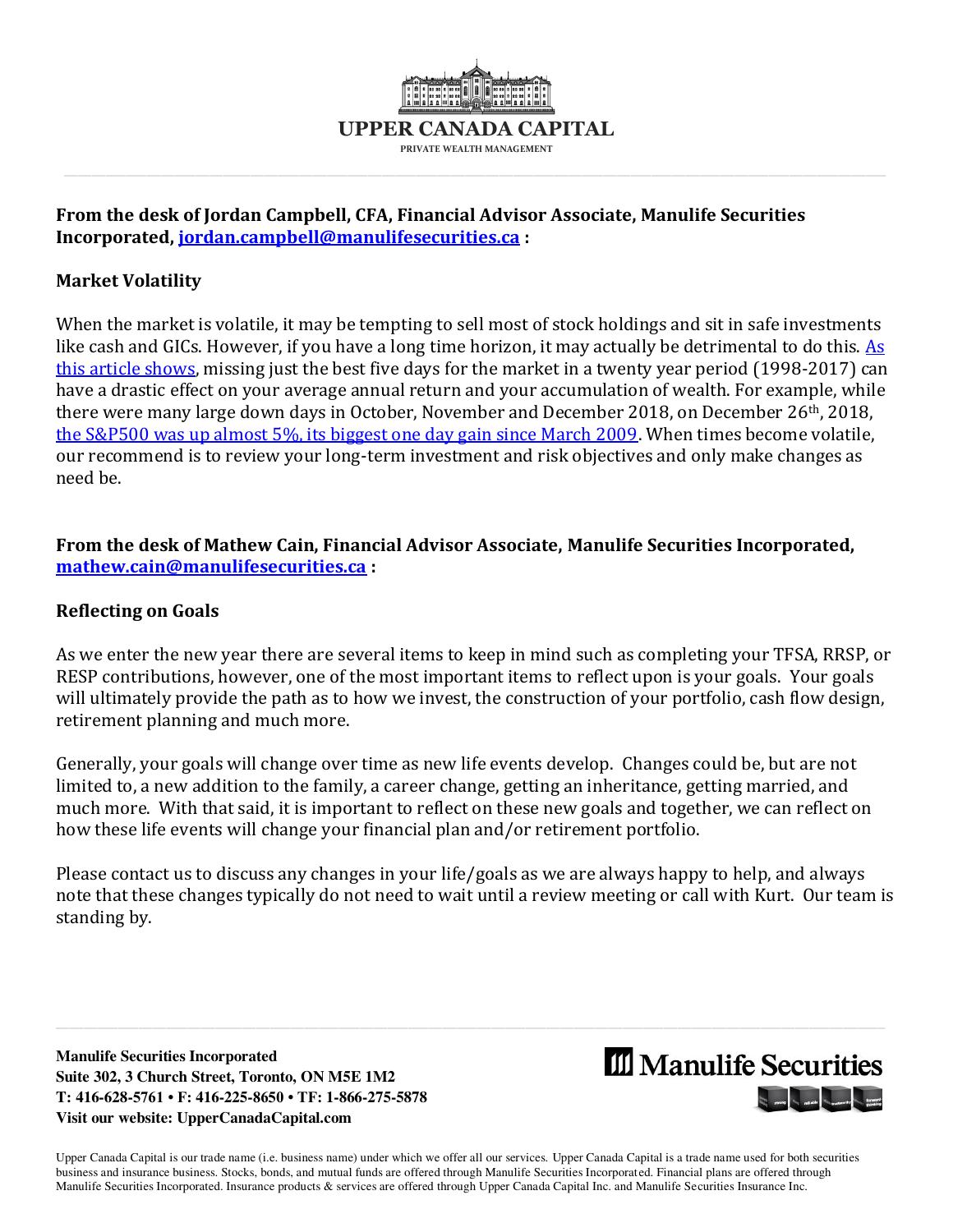

## **From the desk of Gerdi Lito, CFA, Financial Advisor Associate, Manulife Securities Incorporated, [gerdi.lito@manulifesecurities.ca](mailto:gerdi.lito@manulifesecurities.ca) :**

## **New TFSA Contribution Limit and TFSA Tips**

For 2019 the government has increased the annual contribution limit for the Tax-Free Savings Accounts to \$6,000. We recommend taking advantage of this type of accounts and make your contributions as early as possible during the year to benefit from having the assets growing tax-free. Below are some tips to consider when planning your TFSA contributions:

- If you have not already maximized the contribution in previous years you can check your contribution room with the Canadian Revenue Agency by creating an account to their website at this link: [https://www.canada.ca/en/revenue-agency/services/e-services/e-services](https://www.canada.ca/en/revenue-agency/services/e-services/e-services-individuals/account-individuals.html)[individuals/account-individuals.html](https://www.canada.ca/en/revenue-agency/services/e-services/e-services-individuals/account-individuals.html) Note that CRA updates the contribution room every year at the beginning of the year so make sure that you check the date.
- You can contribute a cash amount to your TFSA or transfer existing investments in-kind from your non-registered accounts. When you transfer existing investments like stocks, tax rules consider the transfer as a "deemed disposition" (like you are selling the stocks and repurchasing them in the TFSA) and any capital gain will be taxable, while you cannot claim any capital loss.

If you have set up a monthly pre-authorized contribution plan for the TFSA it is a good idea to update it to reflect the new contribution limit or top it up for the difference. Contact our team on how to complete this process and we will be happy to assist.

You can find more TFSA rules in the Canadian Revenue Agency website at this link: [https://www.canada.ca/en/revenue-agency/services/tax/individuals/topics/tax-free-savings](https://www.canada.ca/en/revenue-agency/services/tax/individuals/topics/tax-free-savings-account/contributions-withdrawals-transfers.html)[account/contributions-withdrawals-transfers.html](https://www.canada.ca/en/revenue-agency/services/tax/individuals/topics/tax-free-savings-account/contributions-withdrawals-transfers.html) 

**Manulife Securities Incorporated Suite 302, 3 Church Street, Toronto, ON M5E 1M2 T: 416-628-5761 • F: 416-225-8650 • TF: 1-866-275-5878 Visit our website: UpperCanadaCapital.com** 

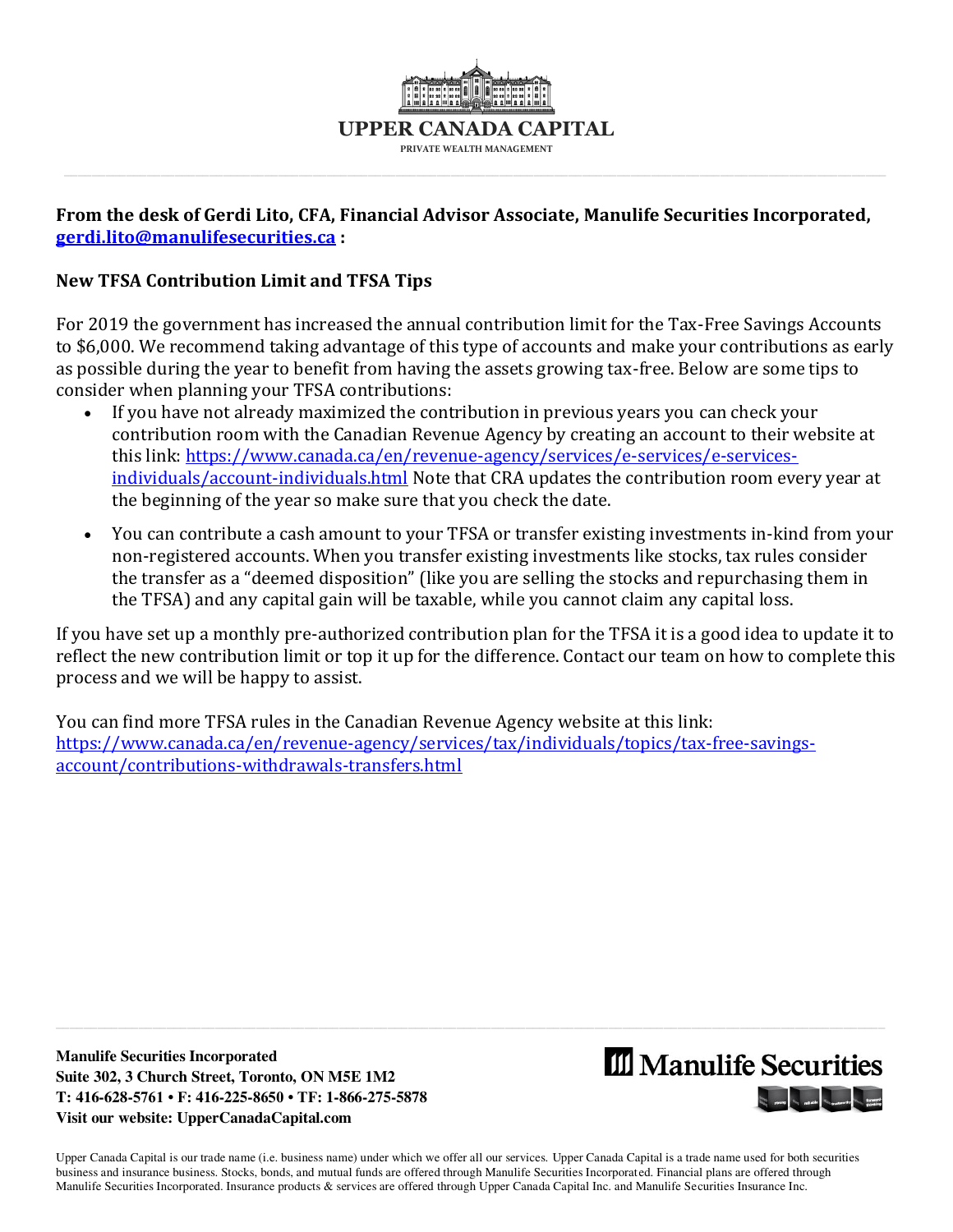

## **From the desk of Monika Kucinskaite, Financial Advisor Associate, Manulife Securities Incorporated, [m.kucinskaite@manulifesecurities.ca](mailto:m.kucinskaite@manulifesecurities.ca) :**

#### **Prescribed Loan: Another Way to Reduce Taxes**

Interest rates keep rising in Canada but investors have an opportunity to lock in today's rate and cut their future taxes by using a prescribed rate loan. The prescribed rate of interest is set at 2% as of January 1st, 2019 and will be reset again next quarter.

Here's how this strategy works using an example of spouses/common-law partners who are in different tax brackets. A higher earner would effectively loan money to invest at the current interest rate. This interest would be claimed as income to a higher earner and as a tax deduction to a lower-income spouse.

As a result, the net tax savings to the couple would be having the investment portfolio income taxed at the lower rate instead of the higher rate.

For this strategy to apply, the interest must be paid in each year by January 30 for the previous year's accrued interest and if missed, that year's income and all future income from invested money will be attributed back to the lender.

This strategy can also be expanded to fund children's education or other expenses by making a loan through a family trust.

**Manulife Securities Incorporated Suite 302, 3 Church Street, Toronto, ON M5E 1M2 T: 416-628-5761 • F: 416-225-8650 • TF: 1-866-275-5878 Visit our website: UpperCanadaCapital.com**